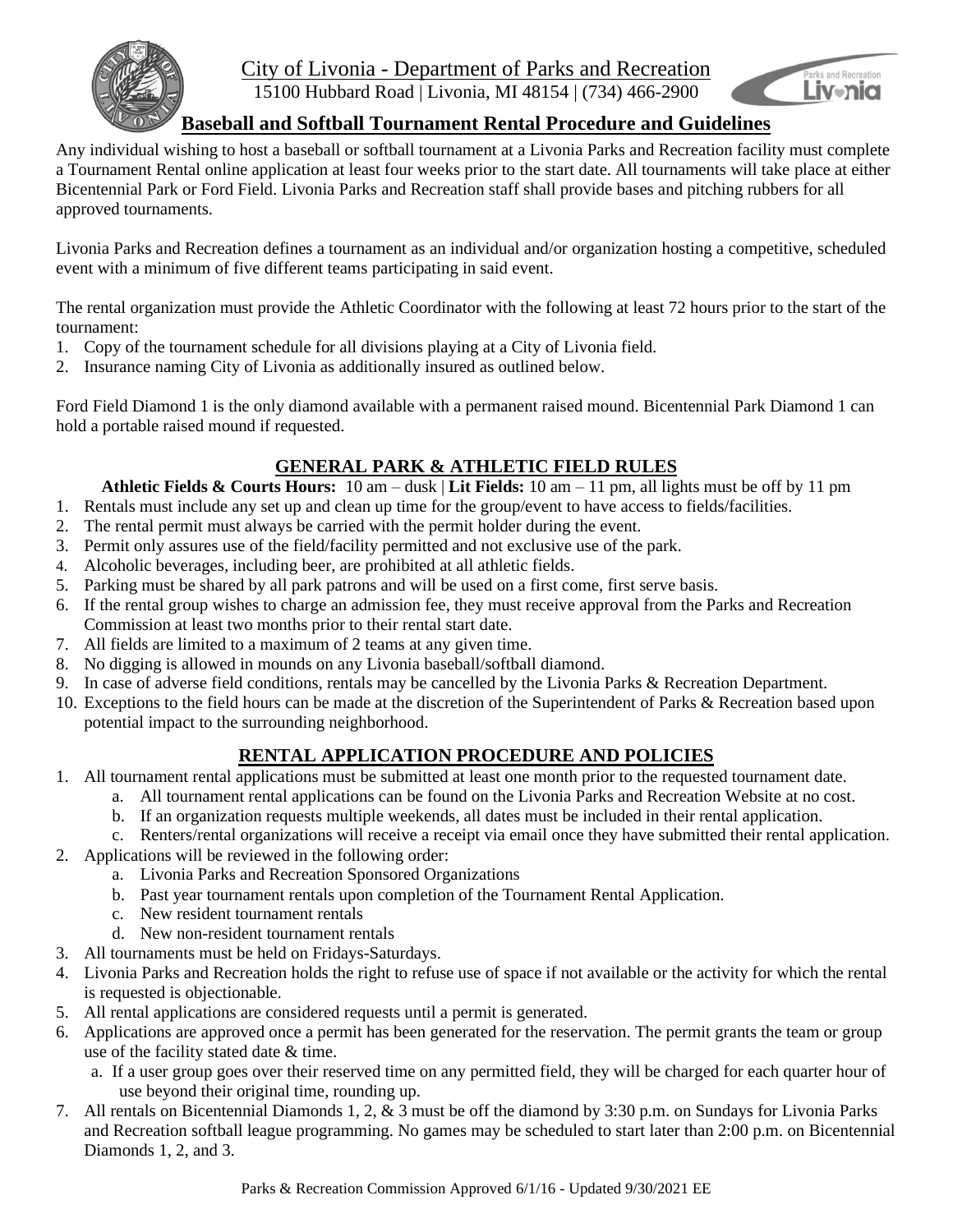## **FEES & RATES**

- 1. A non-refundable \$200 deposit is due within 14 days of any tournament permit being approved.
	- a. If the deposit is not paid within 14 days, the renter could lose their permit(s).
- 2. All diamonds used will be billed at the hourly non-resident rate below within 72 hours upon completion of the tournament.
- 3. The tournament director shall be billed upon completion of the tournament for the fields used.
	- a. The first permit provided to the director upon approval of the tournament will be an estimate cost. The tournament rental will be billed for every 15 minutes over the permitted time.
	- b. The tournament rental invoice must be paid within 14 days of the tournament completion.
		- i. If not paid in full, the rental organization could lose any future tournament rental dates, including in that season.
- 4. It will be at the cost of the renter provide any additional port-a-johns and/or dumpsters for the tournament if required by Livonia Parks and Recreation.
- 5. The ball diamonds will be prepped and chalked at the beginning of each day prior to game's starting.
	- a. If the tournament rental wishes to have the fields prepped throughout the day, the tournament director must make the request at least three weeks in advance in writing to the Athletic Coordinator.

| <b>Hourly Diamond Rates</b> |                                                               |                          |  |  |  |
|-----------------------------|---------------------------------------------------------------|--------------------------|--|--|--|
| <b>Diamond Type</b>         | <b>Diamond</b> #s                                             | <b>Non-Resident Rate</b> |  |  |  |
| <b>Lit, Fenced Diamond</b>  | <b>Bicentennial Diamonds 1-3</b><br>Ford Field Diamonds 1 & 2 | \$50/hour                |  |  |  |
| <b>Fenced Diamond</b>       | Bicentennial Diamonds 5, 6, 9, $\&$ 10                        | \$40/hour                |  |  |  |
| <b>Standard Diamond</b>     | Bicentennial Diamonds 7 & 8<br>Ford Field Diamond 7           | \$35/hour                |  |  |  |

## **Additional & Optional Fees**

| <b>Fee Type</b>               | Diamond #s                                                        | <b>Non-Resident Rate</b> |  |
|-------------------------------|-------------------------------------------------------------------|--------------------------|--|
| <b>Light Fee</b>              | Lights are only available on Bicentennial Diamonds 1-3 and Ford   | \$45/hour                |  |
|                               | Field Diamonds 1 and 2.                                           |                          |  |
| <b>Continuous Maintenance</b> | City of Livonia Park maintenance staff providing diamond          |                          |  |
|                               | maintenance between scheduled games.                              | \$30/hour                |  |
|                               | This must be agreed upon and approved by the Athletic Coordinator |                          |  |
|                               | at least three weeks in advance of the tournament rental.         |                          |  |

#### **Ball Diamond Base Distance**

| <b>Diamond</b>            | <b>Base Distance</b> | <b>Diamond</b>    | <b>Base Distance</b> |
|---------------------------|----------------------|-------------------|----------------------|
| Bicentennial Park Dia. 1  | $60-90$ feet         | Ford Field Dia. 1 | 90 feet              |
| Bicentennial Park Dia. 2  | 60-80 feet           | Ford Field Dia. 2 | 60-80 feet           |
| Bicentennial Park Dia. 3  | $60-80$ feet         | Ford Field Dia. 7 | $60-70$ feet         |
| Bicentennial Park Dia, 5  | $60-80$ feet         |                   |                      |
| Bicentennial Park Dia. 6  | $60-70$ feet         |                   |                      |
| Bicentennial Park Dia, 7  | $60-90$ feet         |                   |                      |
| Bicentennial Park Dia. 8  | $60-90$ feet         |                   |                      |
| Bicentennial Park Dia. 9  | $60-70$ feet         |                   |                      |
| Bicentennial Park Dia. 10 | $60-70$ feet         |                   |                      |

# **REFUNDS & ADJUSTMENTS**

- 1. **Cancellation due to weather:** If a field or facility is unplayable due to one of the options listed in the Cancellation of Activity section, the Inclement Weather Policy, or cancelled by Livonia Parks & Recreation Staff, the permit holder has 24 hours from the start of the rental time to contact the Athletic Coordinator via phone or email about the cancellation to reschedule if available.
- 2. **14 Days Prior:** If the permit holder no longer wishes to use their rental, they must contact the Athletic Coordinator via phone or email at least 14 days prior to their rental to receive a full refund. Once inside the 14 days, no refunds will be granted unless the field is unplayable due to weather.
- **3. Once inside the 14 days, groups may adjust their rental times or change their dates if other dates are available.**

Parks & Recreation Commission Approved 6/1/16 - Updated 9/30/2021 EE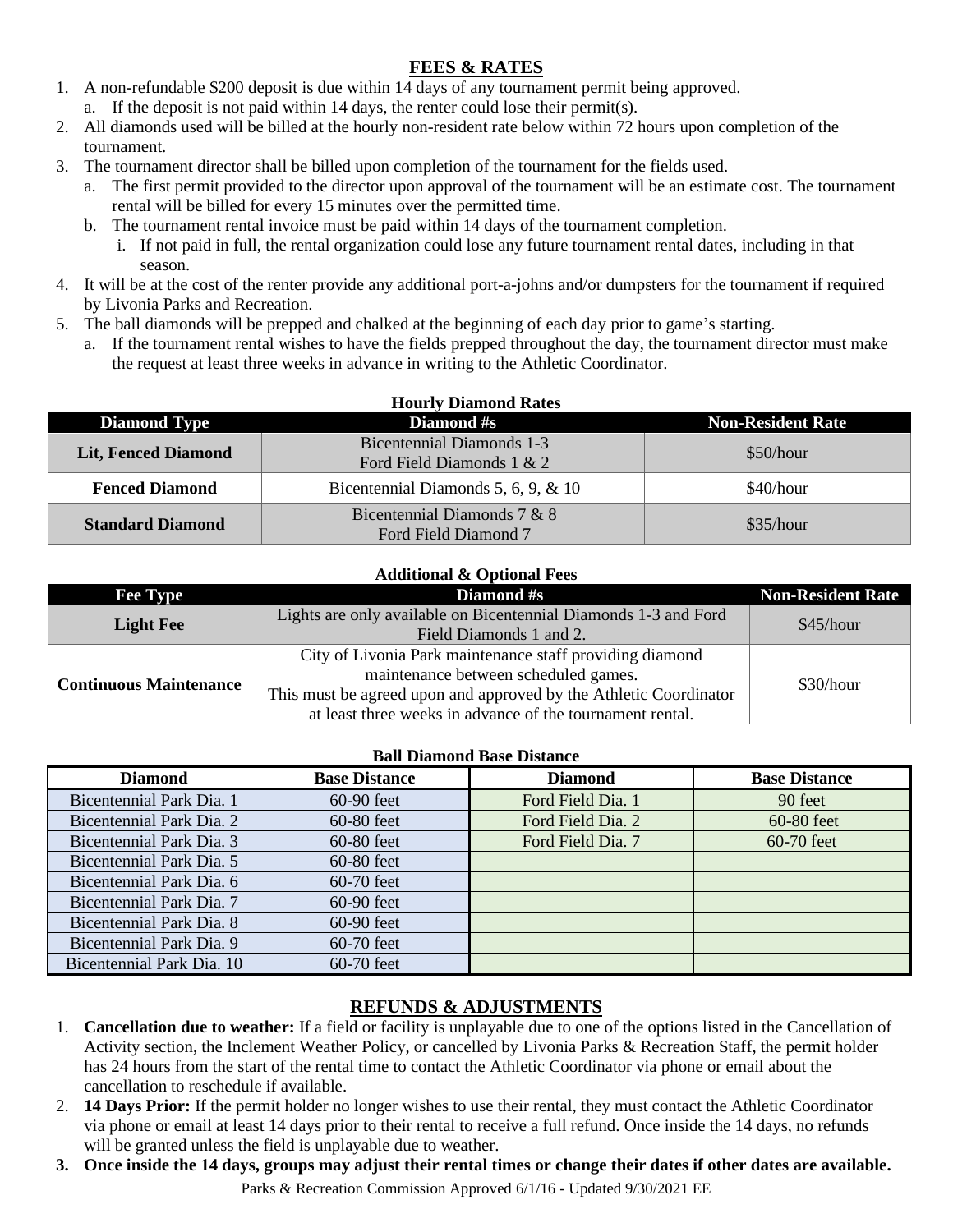a.These adjustments must be made at least four days in advance of the reservation and the reservation must be for at least one hour in length.

### **A \$10 PROCESSING FEE WILL BE DEDUCTED FROM ANY REFUND GRANTED BY CHECK.**

## **EXTERNAL VENDORS**

If the rental organization wishes to have any external vendors (food trucks, apparel companies, etc.) at their tournament, they must receive approval from the Parks and Recreation Commission at least two months in advance of their tournament start date.

All external vendors must supply copies of insurance naming the City of Livonia as additionally insured at least two weeks prior to the start date.

A rental organization who does not receive approval for external vendors may lose the right to hold future tournaments within the City of Livonia.

#### **CANCELLATION OF ACTIVITY**

Due to inclement weather and poor field conditions, the Livonia Department of Parks and Recreation reserves the right to deny an athletic activity or event from playing on a City field. When games are played on fields with poor/unsafe conditions, it often causes irreversible damage to the field. The two main purposes of this policy are to ensure the safety of the participants and to prevent City fields from getting abused and destroyed when the sod is vulnerable. Any City of Livonia employee, Parks & Recreation Staff, Livonia Police Department, or any other designated person may deny use of a field and/or require an activity to stop.

Conditions that require cancellation of an athletic activity:

- 1. Standing puddles of water on the field
- 2. Footing is unsure and slippery
- 3. Ground is waterlogged  $\&mathbf{\hat{x}}$  "squishy"
- 4. Grass can be pulled out of ground easily
- 5. Lightning/Thunder or severe rain
- 6. Severe weather storms, watches, or warnings

Teams/Leagues that refuse to follow the policy will be subject to the following disciplinary action:

- 1. **First Offense:** Written warning to team and President of the Organization.
- 2. **Second Offense:** Suspension of the team or organization from practicing on fields for one week.
- 3. **Third Offense:** Forfeiture of a team's privilege to either practice or play games on City of Livonia fields for the remainder of the season.

#### **INCLEMENT WEATHER POLICY**

The Parks and Recreation Department will use the following guidelines and procedures for inclement weather to safeguard participants, spectators, and staff. Livonia Parks and Recreation retains the right to cancel or curtail activities due to weather conditions. Information from the National Weather Service will be used to ensure programs, activities and facilities can be operated in a safe manner.

Listed below are the different weather conditions and how it will affect programs or facility areas:

- **Rain:** Strong or consistent rain at the discretion of the Coordinator of that program can be canceled.
- **Lightning/Thunder:** Upon the first sight of lightning or sound of thunder, all outdoor activities must stop immediately. No outdoor activity can resume until 30 minutes after the last sighting of lightning or sound of thunder. Programs may be moved indoors if possible.

o Once an air horn is sounded, all participants and spectators are required to vacate the facility to seek shelter.

- **Tornado:** In the event of a tornado warning/sirens, seek the best possible shelter available immediately.
- **Heat:** If the heat index is at or above 104 degrees, all outdoor Parks & Recreation activities will be canceled. If at 103 and below, cancellation is at the discretion of the Athletic Coordinator.
- **Cold:** If the wind chill is at or below -10 degrees, all outdoor Parks & Recreation activities will be canceled.
- Decisions regarding weather for sports and special events will be made at the discretion of Livonia Parks and Recreation employees by 4 pm Monday-Thursday and by 8 am Friday-Sunday.
- Contractual programs, outside rentals, school sports or groups using City of Livonia athletic fields will oversee cancelling their own programs and notifying participants unless contacted directly by Parks & Recreation Staff.